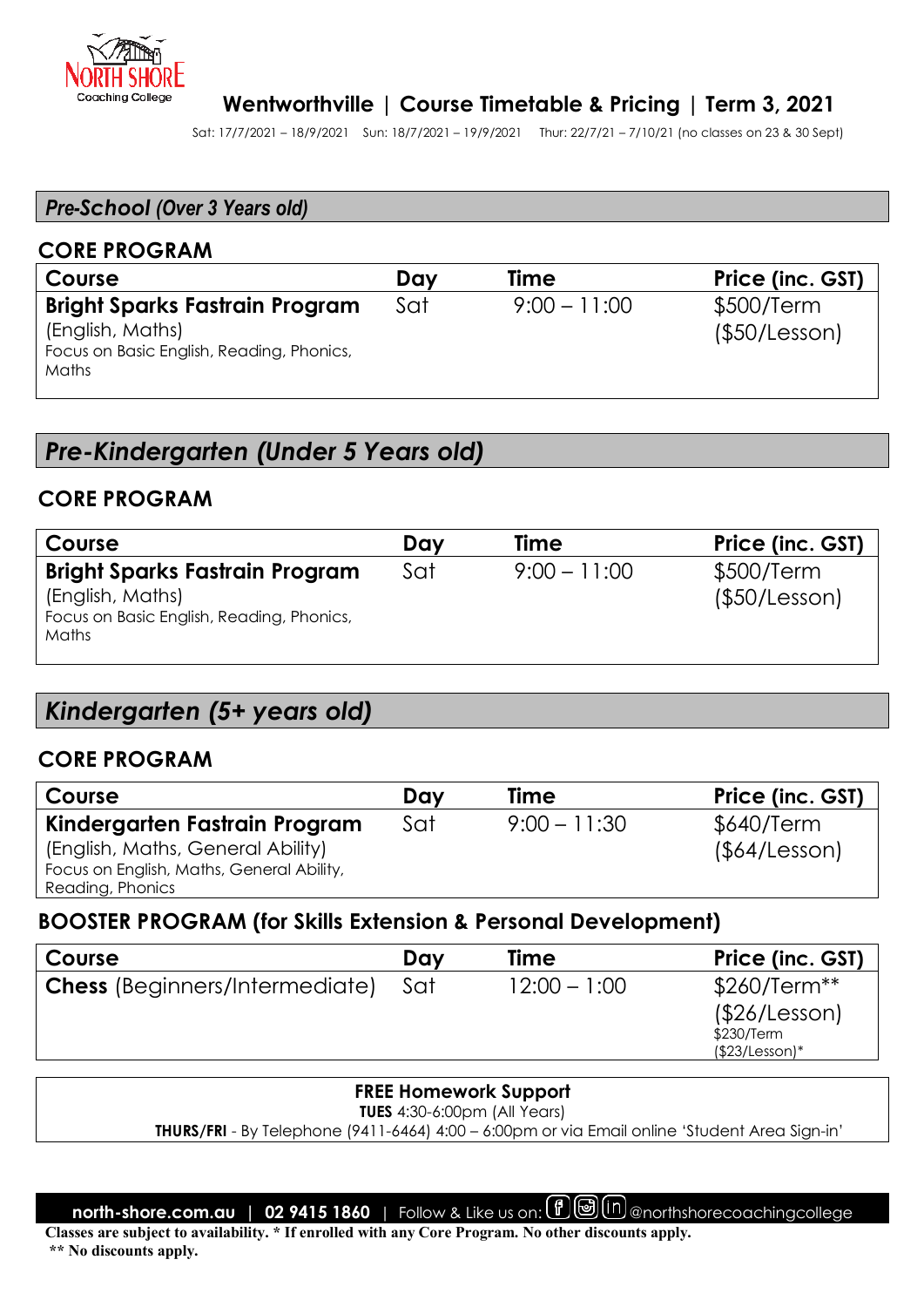

#### **Wentworthville | Course Timetable & Pricing | Term 3, 2021**

Sat: 17/7/2021 – 18/9/2021 Sun: 18/7/2021 – 19/9/2021 Thur: 22/7/21 – 7/10/21 (no classes on 23 & 30 Sept)

### *Year 1*

#### **CORE PROGRAM**

| Course                            | Day | Time          | Price (inc. GST) |
|-----------------------------------|-----|---------------|------------------|
| Year 1 Fastrain Program           | Sat | $1:30 - 5:00$ | \$640/Term       |
| (English, Maths, General Ability) |     |               | (§64/Lesson)     |
| Reading Comprehension, Grammar,   |     |               |                  |
| Vocabulary                        |     |               |                  |
| (Including Creative Writing)      |     |               |                  |
|                                   |     |               |                  |

### *Year 2*

#### **CORE PROGRAM (Headstart for NAPLAN & Competition Success)**

| Course                            | Day | <b>Time</b>   | Price (inc. GST) |
|-----------------------------------|-----|---------------|------------------|
| <b>Year 2 Fastrain Program</b>    | Sat | $1:30 - 5:00$ | \$660/Term       |
| (English, Maths, General Ability) |     |               | (\$66/Lesson)    |
| Reading Comprehension, Grammar,   |     |               |                  |
| Vocabulary                        |     |               |                  |
| (Including Creative Writing)      |     |               |                  |

## *Year 3*

# **CORE PROGRAM (Headstart for Opportunity Class, NAPLAN & Competition Success)**

| Course                                                                                                                | Day  | <b>Time</b>   | Price (inc. GST) |
|-----------------------------------------------------------------------------------------------------------------------|------|---------------|------------------|
| <b>Year 3 Fastrain Extended</b>                                                                                       | Thur | $4:30 - 8:00$ | \$750/Term       |
| Program<br>Writing Skills, Reading Skills, Mathematical<br>Reasoning Skills, and Thinking Skills (General<br>Ability) | Sat  | $1:30 - 5:00$ | (\$75/Lesson)    |
| Comprehension, Grammar, Vocabulary, Exam<br>Techniques & Lateral Thinking.                                            |      |               |                  |

### **FREE Homework Support**

**TUES** 4:30-6:00pm (All Years)  **THURS/FRI** - By Telephone (9411-6464) 4:00 – 6:00pm or via Email online 'Student Area Sign-in'

**north-shore.com.au | 02 9415 1860** | Follow & Like us on: **(f)** @ (in) @northshorecoachingcollege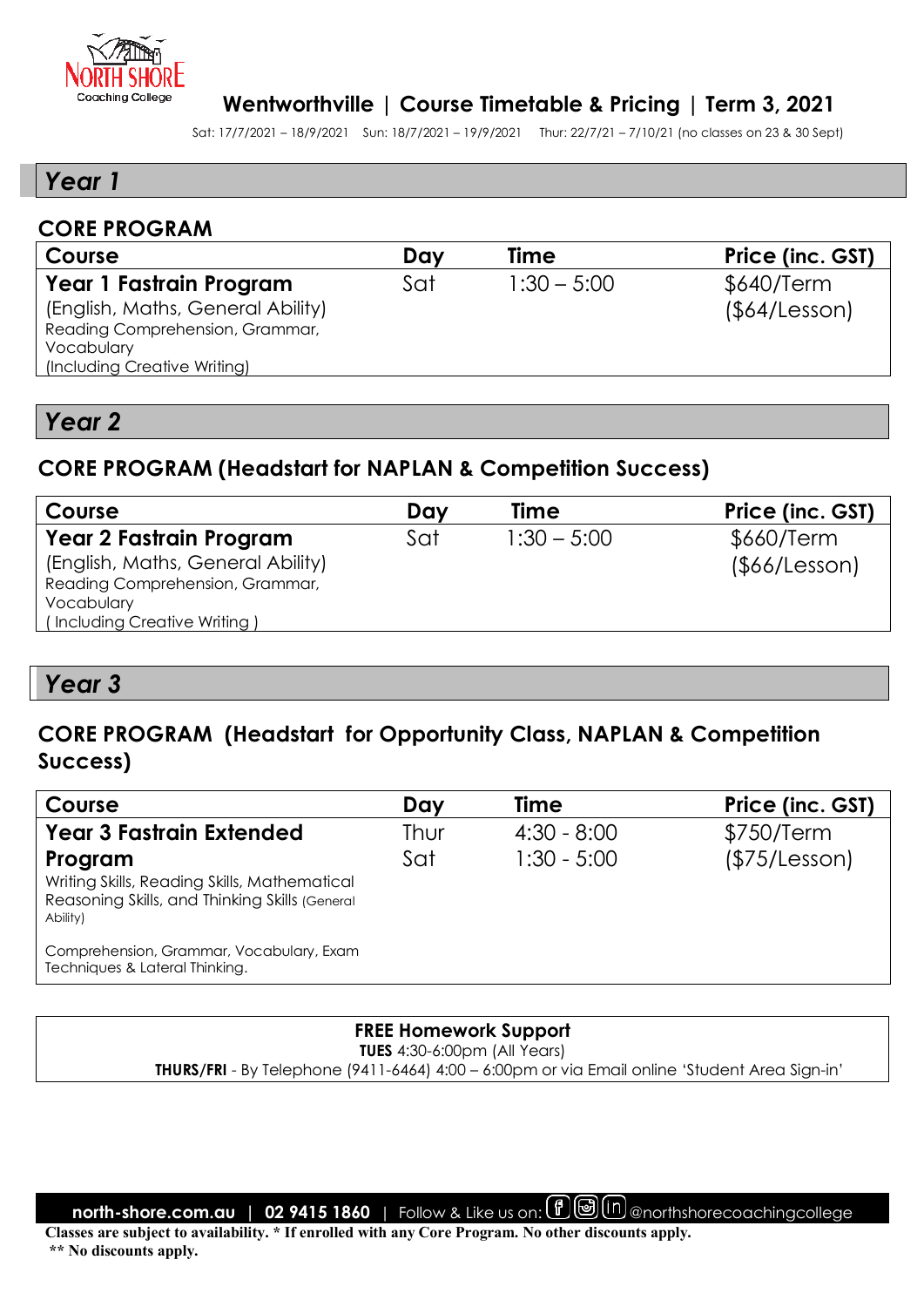

Sat: 17/7/2021 – 18/9/2021 Sun: 18/7/2021 – 19/9/2021 Thur: 22/7/21 – 7/10/21 (no classes on 23 & 30 Sept)

# *Year 4*

# **CORE PROGRAMS (for OC, Scholarship & Competition Success)**

| Course                                                                                                  | Day  | <b>Time</b>   | Price (inc.<br>GST) |
|---------------------------------------------------------------------------------------------------------|------|---------------|---------------------|
| <b>Year 4 Fastrain Extended Program</b>                                                                 | Thur | $4:30 - 8:00$ | \$750/Term          |
| Writing Skills, Reading Skills, Mathematical<br>Reasoning Skills, and Thinking Skills (General Ability) | Sat  | $1:30 - 5:00$ | (\$75/Lesson)       |
| Comprehension, Grammar, Vocabulary, Exam<br>Techniques & Lateral Thinking.                              |      |               |                     |
| <b>Year 4 OC Final Revision Test</b>                                                                    | Sun  | $1:30 - 4:00$ | \$65                |
| (Sat 17 <sup>th</sup> July)                                                                             |      |               |                     |

### *Year 5*

# **CORE PROGRAMS (Headstart for Selective Schools, Scholarship/NAPLAN Tests & Competition Success)**

| Course                                                                                                                                                                                                     | Day         | <b>Time</b>                    | Price (inc. GST)                                |
|------------------------------------------------------------------------------------------------------------------------------------------------------------------------------------------------------------|-------------|--------------------------------|-------------------------------------------------|
| Year 5 Fastrain Extended Program<br>Writing Skills, Reading Skills, Mathematical<br>Reasoning Skills, and Thinking Skills (General Ability)                                                                | Thur<br>Sat | $4:30 - 8:30$<br>$1:30 - 5:30$ | \$800/Term<br>(\$80/Lesson)                     |
| Comprehension, Grammar, Vocabulary, Exam<br>Techniques & Lateral Thinking.                                                                                                                                 |             |                                |                                                 |
| <b>BOOSTER PROGRAMS</b>                                                                                                                                                                                    | Day         | Time                           | Price (inc. GST)                                |
|                                                                                                                                                                                                            |             |                                |                                                 |
| <b>Year 5 Exam Preparation Program</b>                                                                                                                                                                     | Sun         | $1:30 - 4:30$ PM               | \$770/Term                                      |
| 2 full length test papers (either Mathematical<br>Reasoning Skills or Thinking Skills (GA) or (Reading<br>Skills or Writing Skills Test), followed by thorough<br>explanation of most difficult questions. |             |                                | (\$77/Lesson)<br>$$670/Term*$<br>$($7/Lesson)*$ |

**north-shore.com.au | 02 9415 1860** | Follow & Like us on: **(f)** @ (in) @northshorecoachingcollege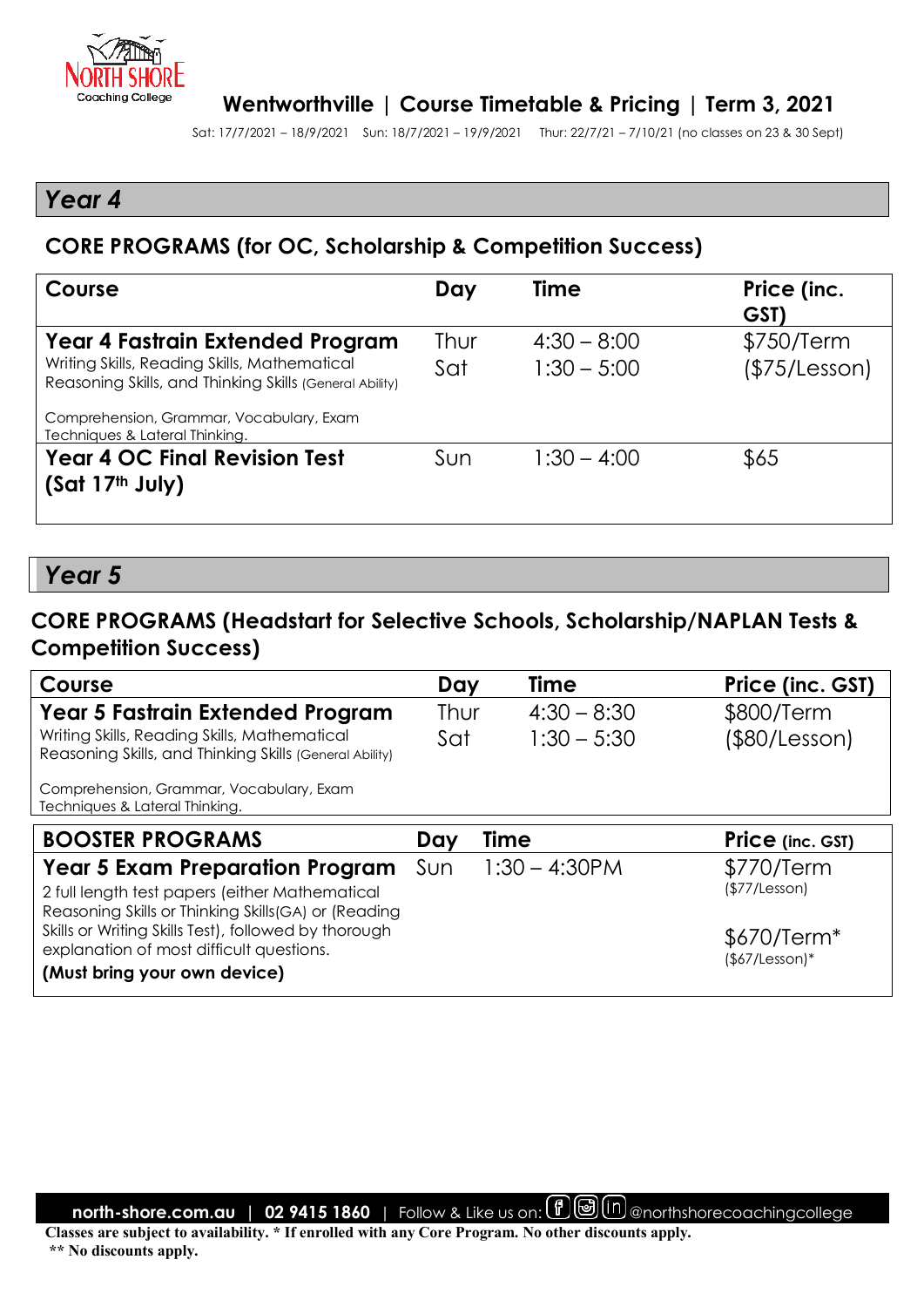

Sat: 17/7/2021 – 18/9/2021 Sun: 18/7/2021 – 19/9/2021 Thur: 22/7/21 – 7/10/21 (no classes on 23 & 30 Sept)

# *Year 6*

# **CORE PROGRAMS (Headstart for High School & Competition Success) Course Day Time Price (inc. GST)**

| <b>PE IDOW</b>                                                                                                     | <b>DUY</b> | 71115         | 1105110.9011  |
|--------------------------------------------------------------------------------------------------------------------|------------|---------------|---------------|
| Year 6 Headstart High School                                                                                       | Sat        | $1:30 - 5:00$ | \$760/Term    |
| Program<br>Writing Skills, Reading Skills, Mathematical<br>Reasoning Skills, and Thinking Skills (General Ability) |            |               | (\$76/Lesson) |
| Comprehension, Grammar, Vocabulary, Exam<br>Techniques & Lateral Thinking.                                         |            |               |               |

# *Year 7 High School Programs*

## **CORE PROGRAMS**

| Course                                                                                 | Day | <b>Time</b>   | Price (inc. GST)            |
|----------------------------------------------------------------------------------------|-----|---------------|-----------------------------|
| Year 7 Fastcoach Program<br>(English, Maths, Science)<br>Including Essay/Genre Writing | Sat | $1:30 - 5:00$ | \$760/Term<br>(\$76/Lesson) |
| Year 7 English & Maths<br>Including Essay/Genre Writing                                | Sat | $1:30 - 4:30$ | \$700/Term<br>(\$70/Lesson) |
| Year 7 Maths & Science                                                                 | Sat | $3:00 - 5:00$ | \$530/Term<br>(\$53/Lesson) |
| Year 7 English<br>(Including Essay/Genre Writing)                                      | Sat | $1:30 - 3:00$ | \$420/Term<br>(\$42/Lesson) |
| Year 7 Maths                                                                           | Sat | $3:00 - 4:30$ | \$420/Term<br>(\$42/Lesson) |

#### **One-To-One or Small Group Private Coaching**

(**Excellent & Highly Qualified Teachers to suit individual needs. Full term payment and non-refundable for** 

**absences.)**

One-to-one \$75/Hour or Two Students \$60/Hour

#### **FREE Homework Support**

**TUES** 4:30-6:00pm (All Years)

 **THURS/FRI** - By Telephone (9411-6464) 4:00 – 6:00pm or via Email online 'Student Area Sign-in'

**north-shore.com.au | 02 9415 1860** | Follow & Like us on: **(f)** @ (in) @northshorecoachingcollege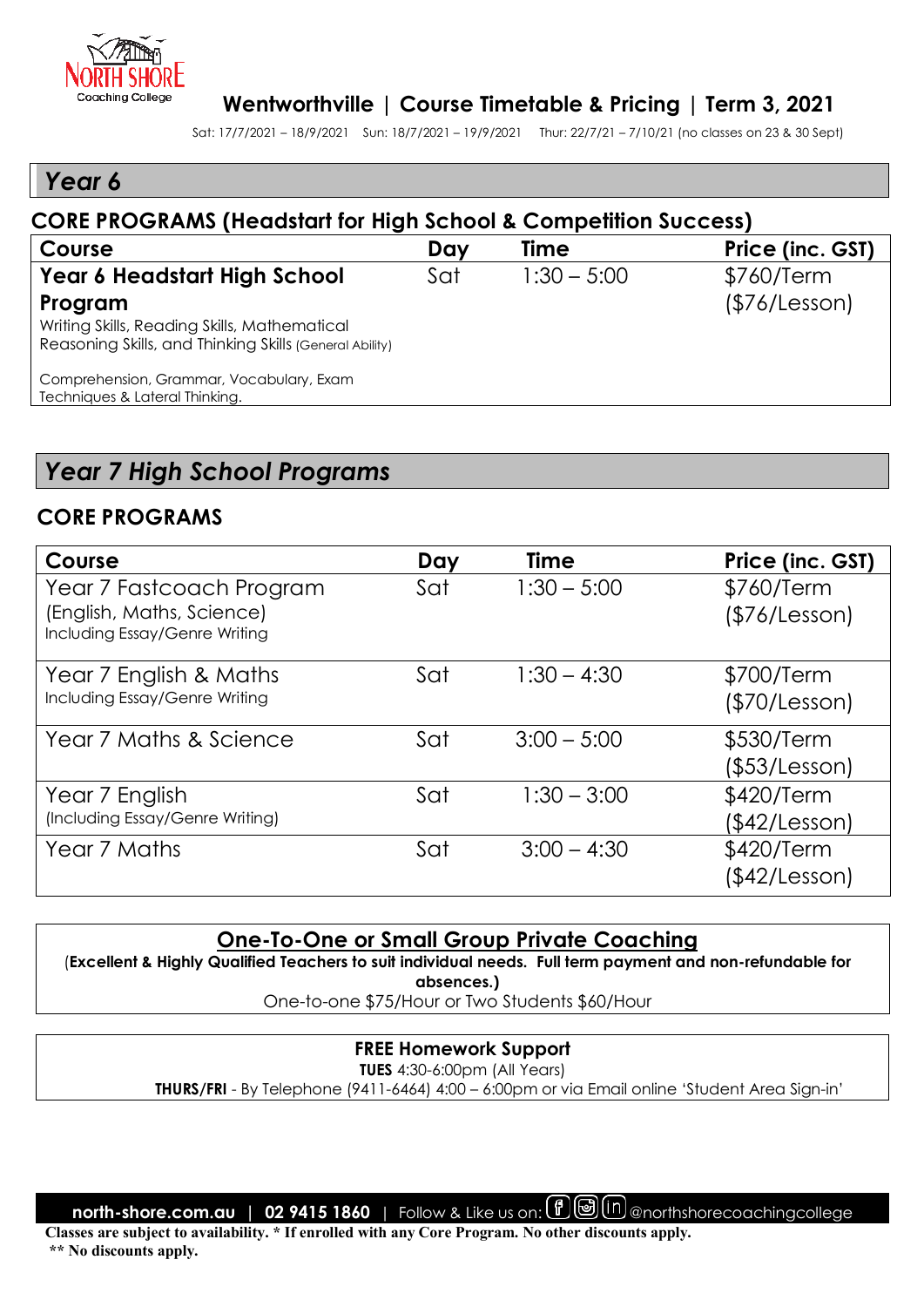

Sat: 17/7/2021 – 18/9/2021 Sun: 18/7/2021 – 19/9/2021 Thur: 22/7/21 – 7/10/21 (no classes on 23 & 30 Sept)

# *Year 8 High School Programs*

# **CORE PROGRAMS**

| Course                                                                                 | Day | Time            | Price (inc. GST)            |
|----------------------------------------------------------------------------------------|-----|-----------------|-----------------------------|
| Year 8 Fastcoach Program<br>(English, Maths, Science)<br>Including Essay/Genre Writing | Sat | $9:00 - 12:30$  | \$760/Term<br>(S76/Lesson)  |
| Year 8 English & Maths<br>Including Essay/Genre Writing                                | Sat | $9:00 - 11:45$  | \$700/Term<br>(\$70/Lesson) |
| Year 8 Maths & Science                                                                 | Sat | $9:00 - 11:30$  | \$530/Term<br>(\$53/Lesson) |
| Year 8 English<br>Including Essay/Genre Writing                                        | Sat | $11:30 - 12:30$ | \$420/Term<br>(\$42/Lesson) |
| Year 8 Maths                                                                           | Sat | $9:00 - 10:15$  | \$420/Term<br>(\$42/Lesson) |

# *Year 9 High School Programs*

| Course                                                     | Day                    | Time           | Price (inc. GST) |
|------------------------------------------------------------|------------------------|----------------|------------------|
| Year 9 Fastcoach Program                                   | Sat                    | $9:00 - 1:00$  | \$800/Term       |
| (English, Maths, Science)<br>Including Essay/Genre Writing |                        |                | (\$80/Lesson)    |
| Year 9 English & Maths                                     | Sat                    | $9:00 - 12:00$ | \$730/Term       |
| Including Essay/Genre Writing                              |                        |                | (\$73/Lesson)    |
| Year 9 Maths & Science                                     | Sat                    | $10:30 - 1:00$ | \$630/Term       |
|                                                            |                        |                | (\$63/Lesson)    |
| Year 9 English                                             | Sat                    | $9:00 - 10:30$ | \$430/Term       |
| Including Essay/Genre Writing                              |                        |                | (\$43/Lesson)    |
| Year 9 Maths                                               | $10:30 - 12:00$<br>Sat | \$430/Term     |                  |
|                                                            |                        |                | (\$43/Lesson)    |
| Year 9 Science                                             | Sat                    | $12:00 - 1:00$ | \$310/Term       |
|                                                            |                        |                | (\$31/Lesson)    |

**north-shore.com.au** | 02 9415 1860 | Follow & Like us on: **@** @ (n) @northshorecoachingcollege